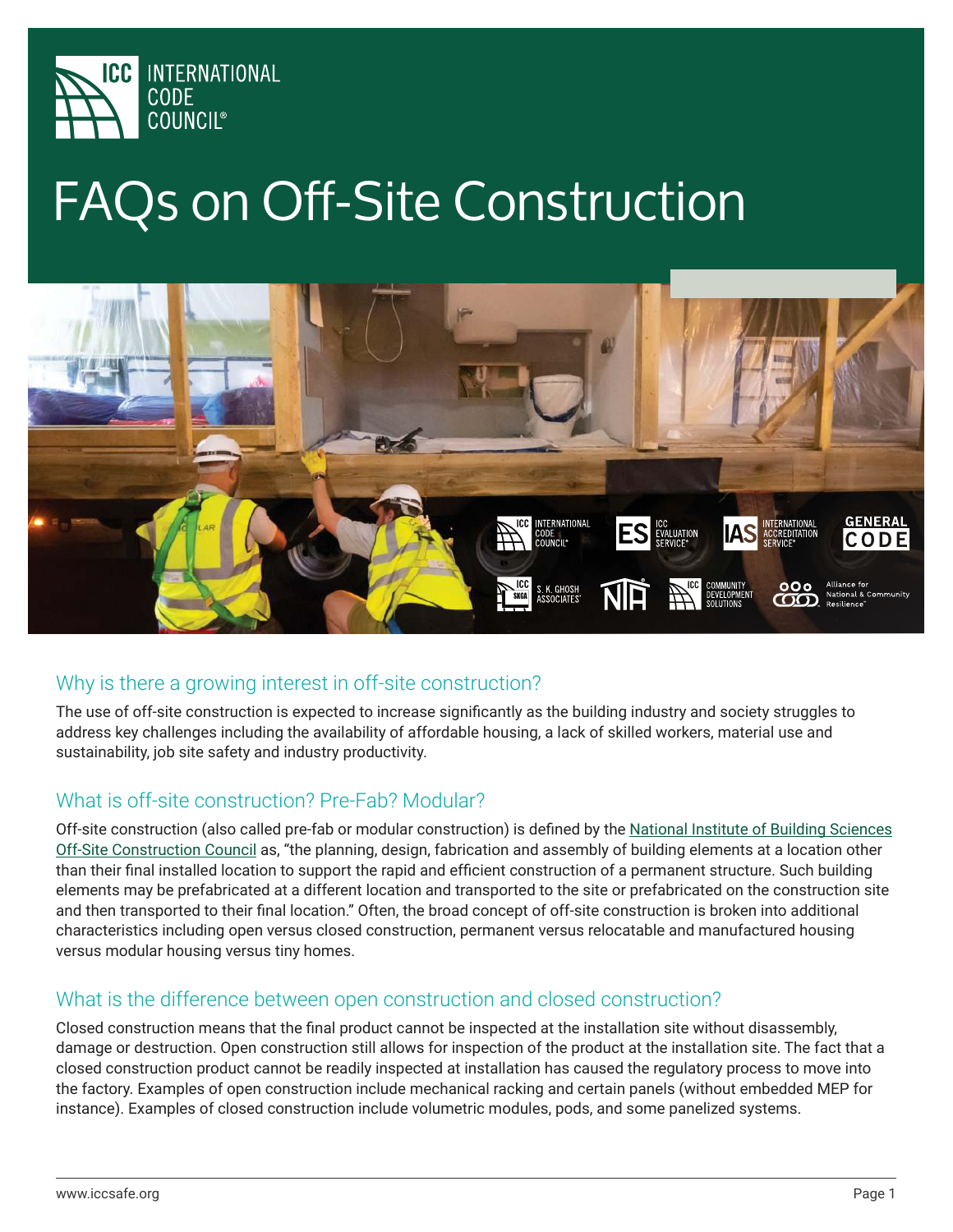

#### What is the difference between permanent and relocatable off-site construction?

Relocatable buildings include job site trailers and similar buildings intended to be reused and transported to different sites. They are covered by Chapter 31, Section 3113 of the International Building Code. In contrast, permanent construction is intended to remain at its initial place of assembly.

#### What is the difference between manufactured housing, modular housing and tiny homes?

Manufactured housing is built on a permanent chassis and is subject to the requirements contained in the Manufactured Home Construction and Safety Standards developed by the U.S. Department of Housing and Urban Development (HUD). Modular housing is subject to the code requirements of the final jurisdiction – typically based on the International Residential Code. Tiny homes are typically less than 400 sq.ft. and are covered by Appendix Q of the International Residential Code.

## Off-site construction components can come from factories hundreds or even thousands of miles away from my jurisdiction. How can I assure that they are safe?

Many states have a modular or industrialized building program that regulates closed construction components manufactured off-site for any project located in the state. The program sets requirements for plan review, inspection and labeling. ICC/MBI Standard 1205, Standard for Off-Site Construction: Inspection and Regulatory Compliance will include best practices for the regulation of off-site construction.

### What about off-site components coming from outside the country?

Because off-site construction components are designed to be transported, in some cases they can economically be constructed in one country and transported to another country. As with all off-site construction, the components still need to comply with requirements in place where they will be installed. So, factories in these countries are still subject to plan review and factory inspection requirements. NTA currently provides such services for factories in Canada, Mexico, South Korea, Poland and China that are building modules for the U.S. market.

### How do I know if an off-site component has been approved under a state modular or industrialized building program?

Most state programs require closed construction components to include a label indicating that they have been designed and fabricated in conformance with the requirements of the state program.

#### Do state programs cover open construction off-site construction components?

Because they are open, these components can be readily inspected at the job site to assure that they comply with requirements of the local code. However, these components could still be unfamiliar to a code official or contain products or materials that must meet specific requirements. In this case, a product evaluation from a recognized source like the ICC Evaluation Service can help instill confidence.

## What if my state doesn't have a modular or industrialized buildings program?

Without a state program, regulation of off-site construction falls to the local jurisdiction where the project is located. This can certainly present challenges as the factory may be located outside the local jurisdiction but still require inspection prior to final assembly. In most cases, the local AHJ can allow third-party plan review and inspection agencies like NTA to fulfill this role, limiting the AHJ's expenditure of resources for inspecting these projects.